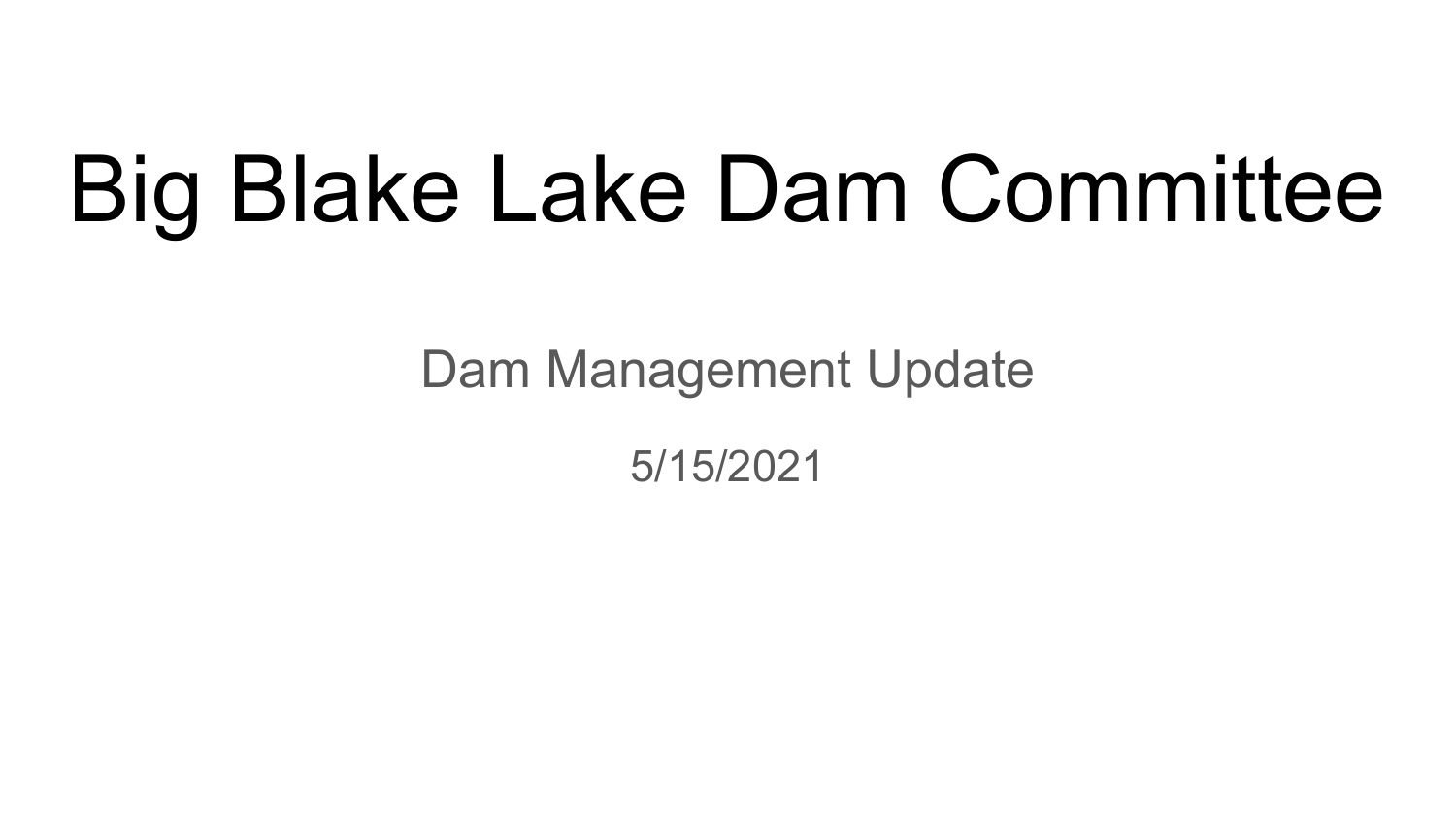

## Big Blake Lake Dam



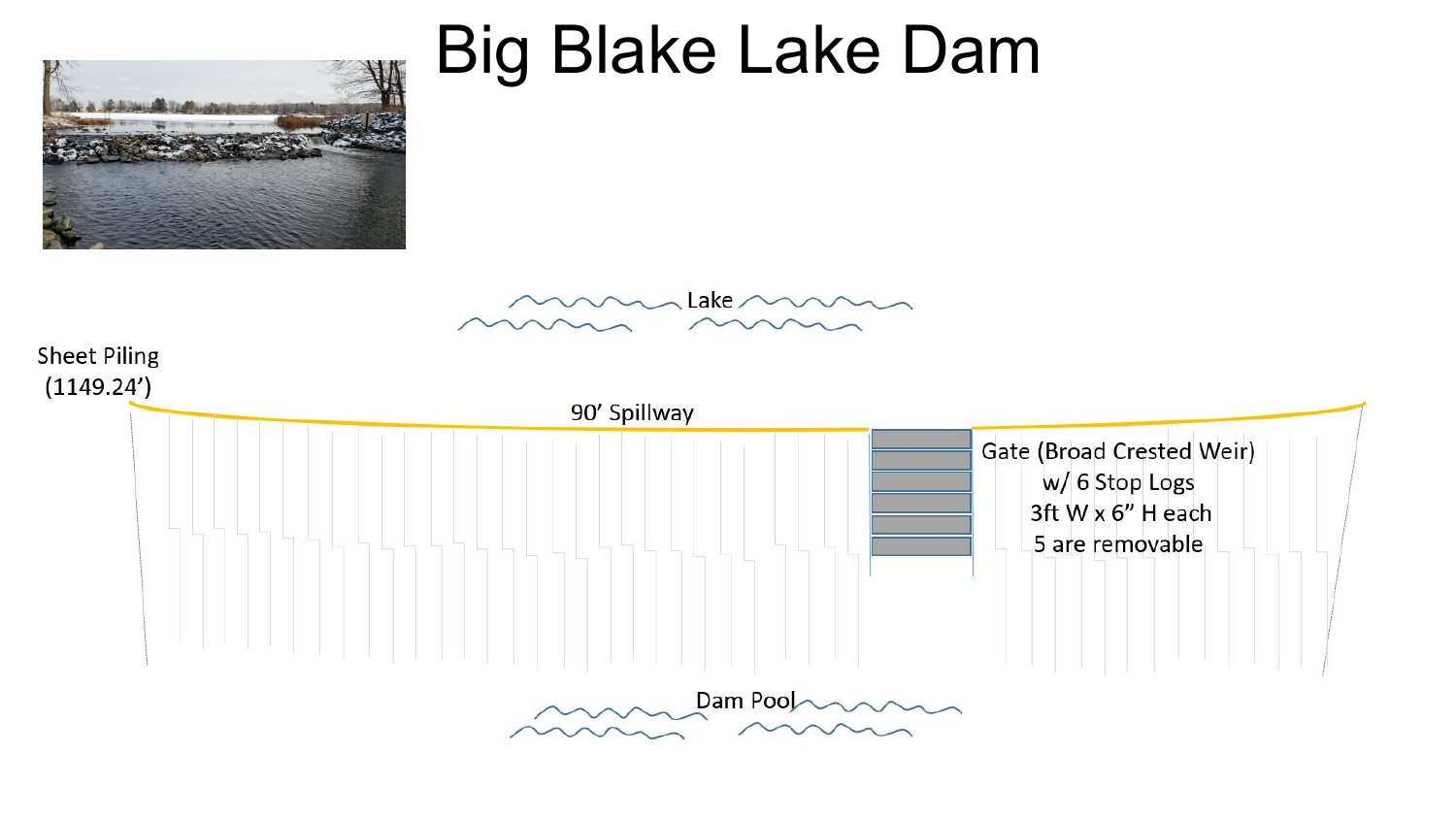#### Dam Facts

- The spillway is almost 4x longer than the old dam making the lake less susceptible to fluctuations
- The dam is designed as a Fixed Crest Dam intended to be operated with all stop logs in place (IOMP)
- The weir (stop logs) are required by the DNR as a lake drain only and are not intended to increase spillway capacity. (IOMP)
- Larry Gotham (Dam Engineer) assured us there is no risk to operating the dam with stop logs removed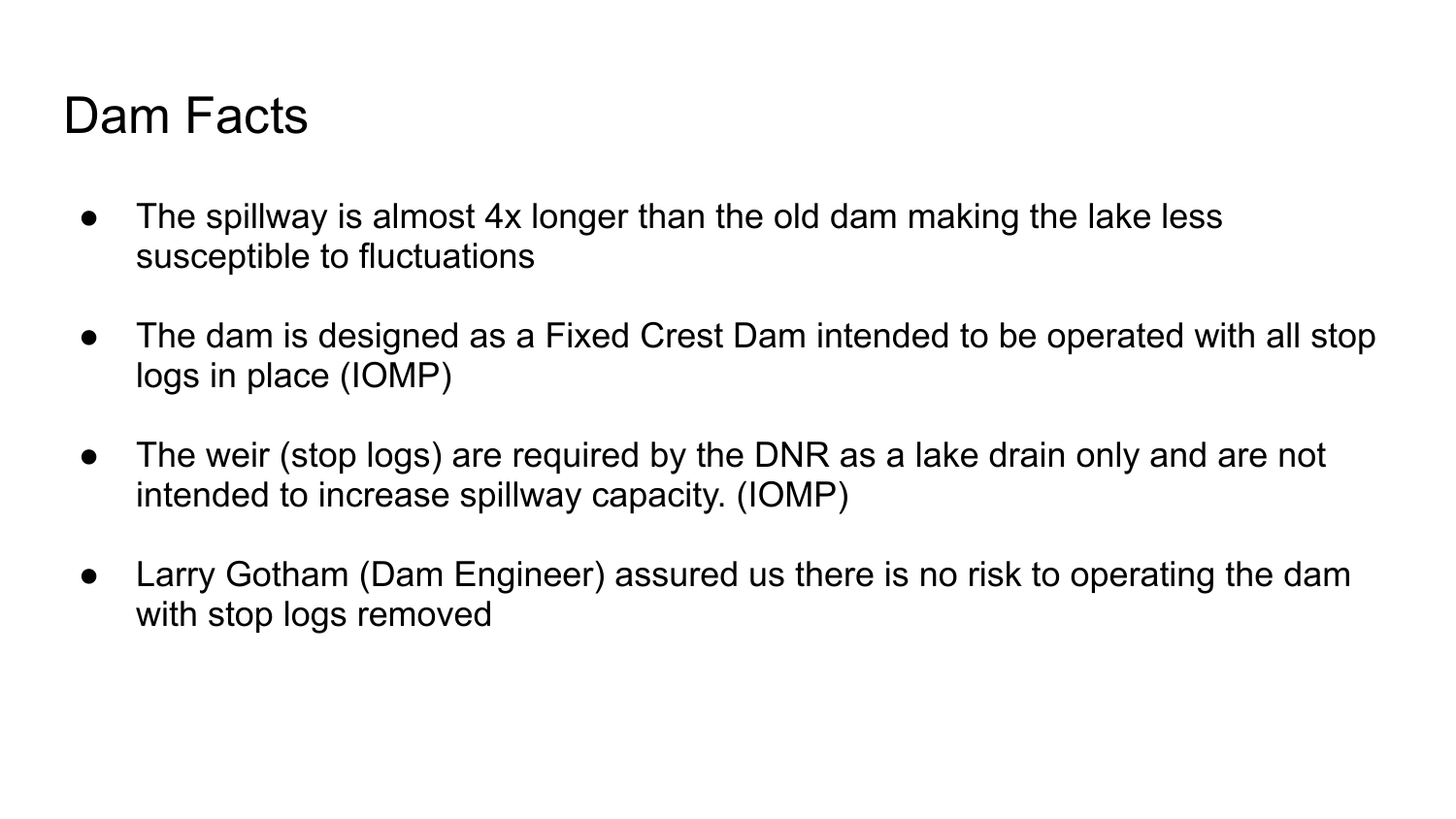### Water Level as measured at the dam



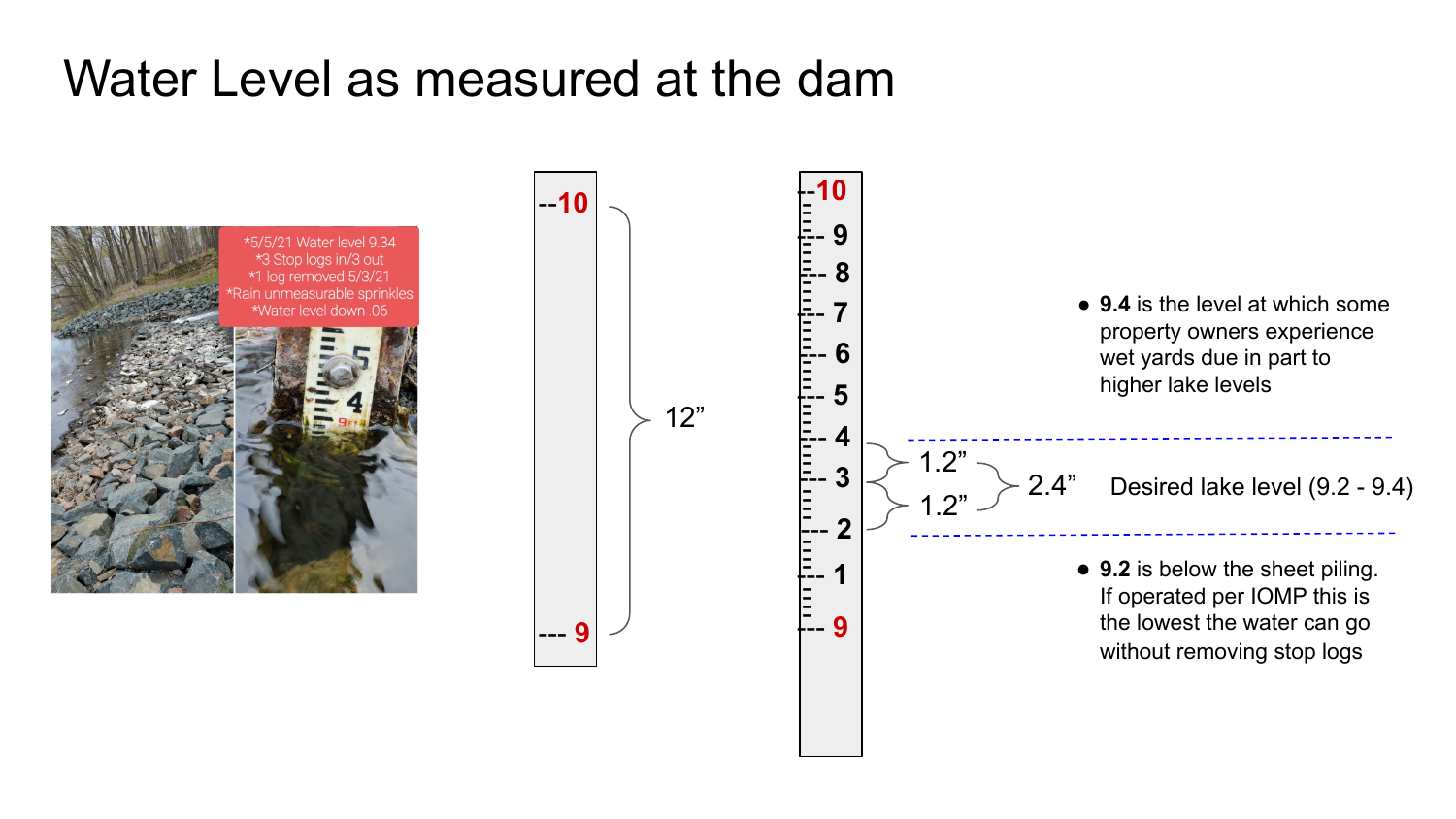#### Water Level Observations



Rainfall (Inches) - Lake Level - Stop Logs In

| JT.<br>Stop Logs In | Average Water Level | <b>Measurements</b> |       |
|---------------------|---------------------|---------------------|-------|
| $\overline{2}$      | 9.40                | 8                   | 5.60  |
| 3                   | 9.34                | 18                  | 16.00 |
| 4                   | 9.38                | 25                  | 10.40 |
| 6                   | 9.42                | 2                   | 0.00  |
| Total               | 9.37                | 53                  | 32.00 |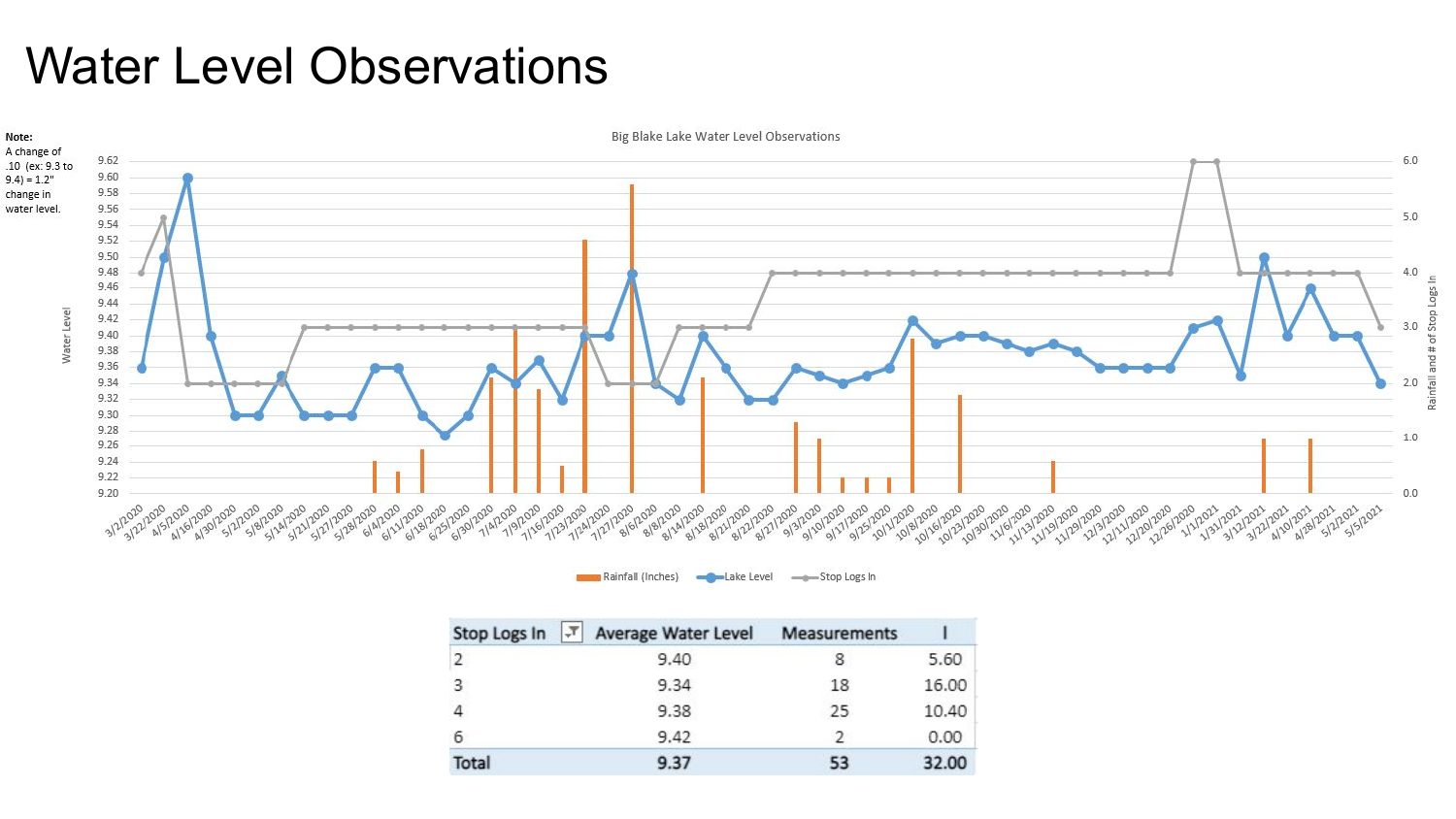### 2021 Dam Management Proposal (approved by Dam Committee 4/30/2021)

- Weekly monitoring of water level at the dam and rainfall amounts
- Between May 1st and October 1st, we will operate the dam with 3 stop logs in
	- If water reaches 9.4 we will assess the forecast and determine if any action needs to be taken (potentially removing logs)
	- If water reaches 9.2 we will assess the forecast and determine if any action needs to be taken (potentially adding logs)
- From October 1st through April 30th, we will operate the dam with 4 stop logs in as we did this year.
- Note: May 1st and October 1st are DNR guidelines for when drawdowns can start and must be complete by.